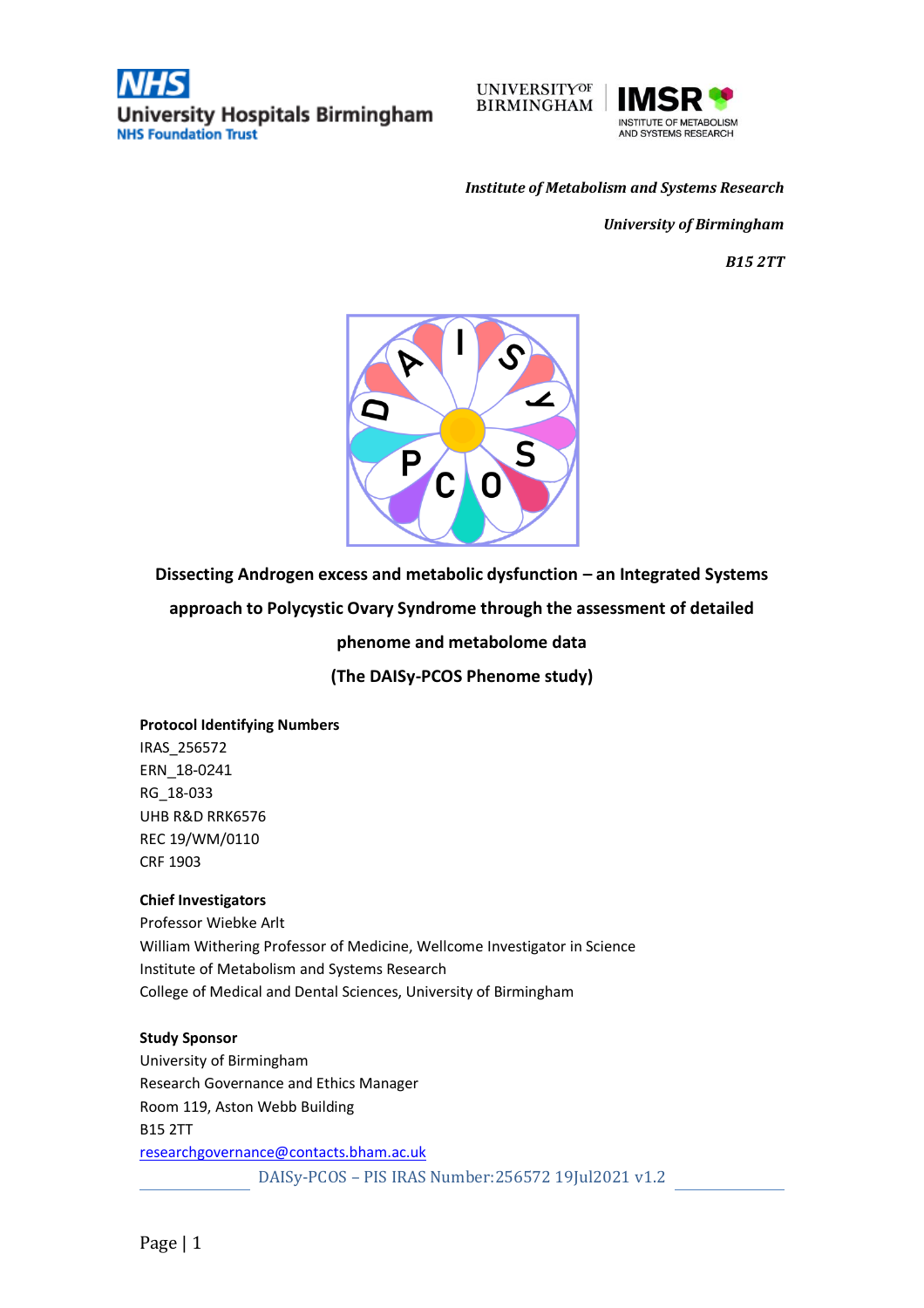



# **Information Sheet for Prospective Participants**

## *What is the purpose of the study?*

Polycystic Ovary Syndrome (PCOS) affects 10% of all women, and it usually co-exists with high levels of male hormones (also termed androgens) and poor response to sugar-regulating hormones (also termed insulin resistance). Women with PCOS are at increased risk of metabolic complications such as diabetes, non-alcoholic fatty liver disease, high blood pressure and heart disease. However, very little is understood about how androgen excess and insulin resistance are linked and which patients have the highest risk of developing metabolic complications during their lives.

The main aims of the DAISy-PCOS Phenome study are to better understand metabolic risk in women with PCOS by examining the relationship between androgen excess and insulin resistance and looking for factors that identify those women who are at the highest chances of metabolic complications. The results of this research will help better understand the metabolic risk associated with PCOS and treat and, where possible, prevent the development of metabolic disease in affected women.

The DAISy-PCOS Phenome Study is a multi-centre study in the United Kingdom in Birmingham, Cardiff, Coventry, Dublin, Edinburgh, Leeds, and London. It is part of a more extensive PCOS research programme; thus, we will also use the study to help us identify women who may be suitable to participate in other PCOS-related clinical studies. We will provide you with more details on this during your study visit. Of course, it is entirely up to you to decide whether you want to participate in additional PCOS-related studies.

### *Do I have to take part?*

You are under no obligation to participate in the study, and you would also be free to withdraw at any time without giving a reason, which will not prejudice your future care. To participate, you must be aged between 18-70 years and have a suspected diagnosis of PCOS. You cannot take part if you are pregnant, breastfeeding or taking any medication that affects the measurement of steroid hormones (e.g., glucocorticoids, contraceptives, etc.). If you are not sure whether you are taking such medication, we are happy to discuss it with you and clarify.

### *What should I do next?*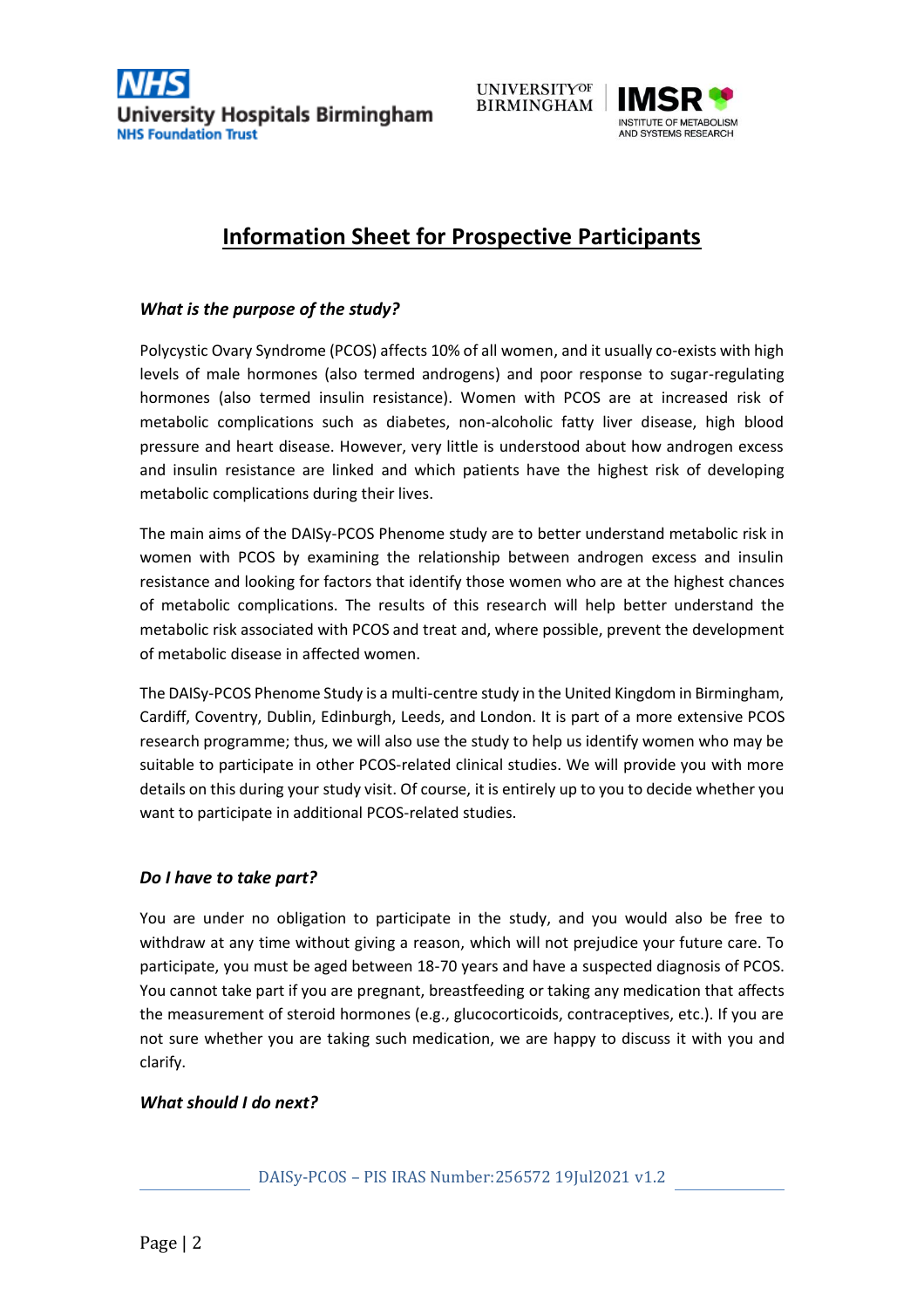



Please read the following parts of this information sheet carefully as it will outline what will happen during the study. We will contact you to find out if you are interested in participating and will be happy to answer any questions; as per above, you are under no obligation to participate.

# *What will happen if I take part?*

We will ask you to attend a single study visit, which will take place at the Birmingham NIHR/ Wellcome Trust Clinical Research Facility, Queen Elizabeth Hospital. The visit will last approximately 3-4 hours. You need to arrive in the morning in the fasted state (that means your last meal should not be later than 10 pm the previous day – sips of clear water permitted). We will ask you to collect 24-h urine during the day before your visit, and we will provide you with instructions for this.

On your visit, you will be asked to complete a questionnaire that will consist of questions about your medical, drug and family history. We will explain this in detail on the study day. These data will be stored in a cloud-based data server, which is secure and will only be accessible by the research team. We would discuss the study and procedures with you, check that you fulfil the required criteria (e.g., age) and make sure that there is nothing excluding you from the study – a brief medical history and physical examination alongside the questionnaire you will be filling in will confirm this.

Once we have confirmed your eligibility to participate in the study, we will measure your height, weight, waist circumference (your anthropomorphic measurements) and blood pressure. You will also undergo a body composition assessment using the bioimpedance technique, a specialised weighing scale that gives us an overview of the water and fat percentages in your body. We will then collect your saliva and blood samples. After collecting these blood samples, you will undergo a test called a 2-hour oral glucose tolerance test (2h-OGTT); It is a test used to determine whether your body has any difficulty processing sugar/carbohydrate. The steps for the 2-h OGTT are outlined below:

- 1. Your blood will be collected for measurement of glucose and insulin at the start of the 2h-OGTT, and this will be marked  $t = 0$  min.
- 2. You will then be given a standardised sugar solution to drink within five minutes.
- 3. We will then be collecting blood at 30-minute intervals ( $t = 30$ , 60, 90 and 120 min); There will be no need for multiple needling into your blood vessels, as we will insert a line in your hand vein that will allow us to take multiple blood samples.

During the 2h-OGTT test, you will be provided with the standardised questionnaires related to PCOS to be filled in as part of this study. These questionnaires are associated with the impact of PCOS on mood, quality of life and sleep quality. This will be the end of the visit.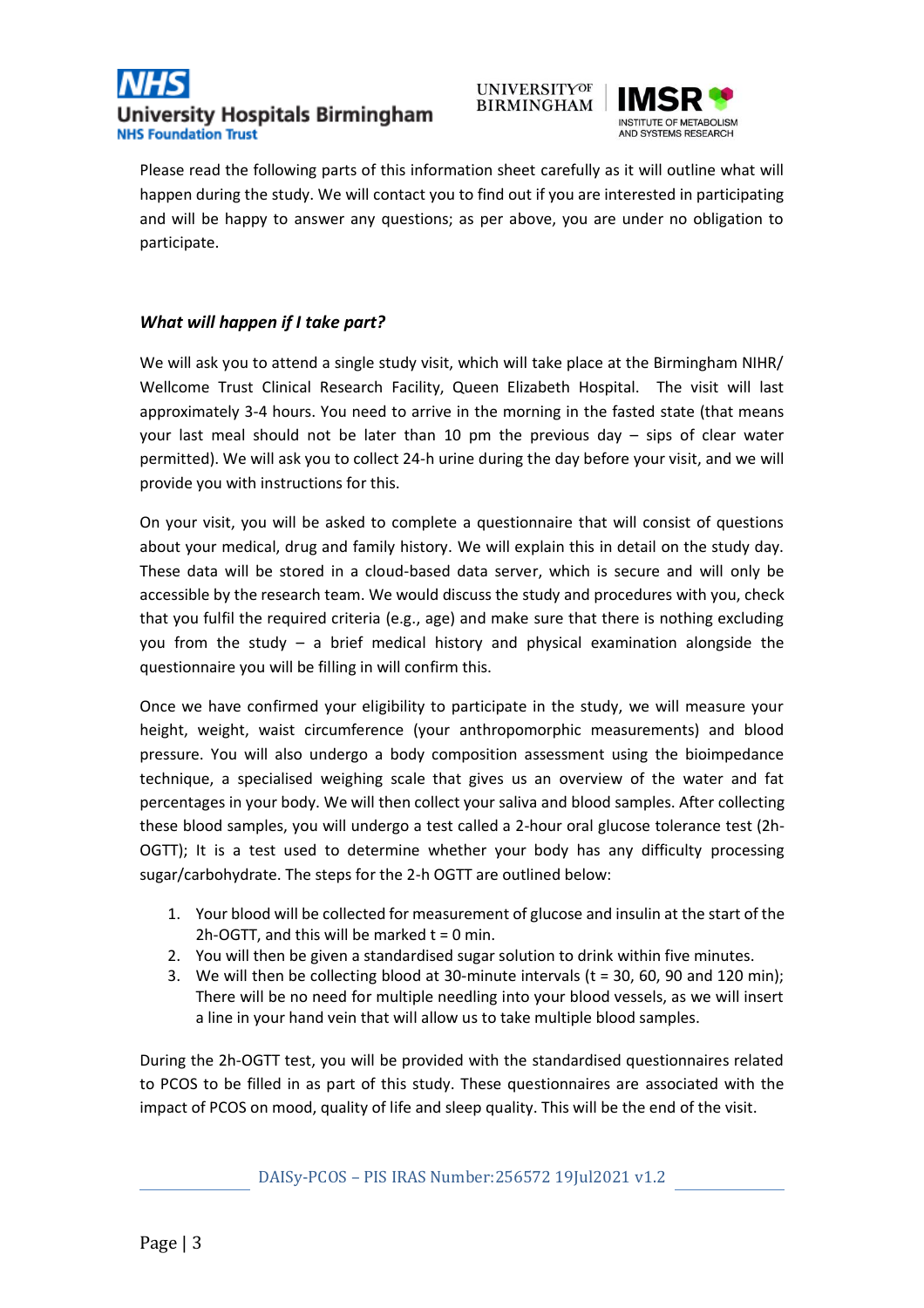





The blood, salivary, and urine samples are taken will be used to determine the concentration of metabolic and hormonal parameters. In addition, we will also store whole blood from you, with your consent, to have the opportunity to extract genomic DNA, i.e., your genetic information, at a later date. Though we do not plan genetic analysis in the first instance, having the possibility to analyse your DNA would allow us to match the hormonal and metabolic findings with genetic findings and, thereby, possibly further improve the new diagnostic and prediction tools we want to develop through the DAISy-PCOS Phenome study.

We might collaborate with other experts to analyse your blood and urine samples and your genetic information (blood only); this might include exchanging material with other Universities in the UK or other countries or with experts from the industry for use in ethically and scientifically approved research project.

These tests will be performed at the University of Birmingham and its affiliated facilities, including the University of Birmingham Steroid Metabolome Analysis Core and the Phenome Centre Birmingham.

We will also introduce you to a few closely related studies on the study day. If you are eligible, we will contact you, with your consent, later to check if you are interested in participating in one of those studies.

Women with PCOS can develop metabolic diseases such as type 2 diabetes and high blood pressure later in life, and we would like to keep track of you and check your health at regular intervals. Therefore, we plan to have future follow-up visits for all women participating in the DAISy-PCOS Phenome Study, which might happen in 3- or 5-year intervals. We will contact you and invite you to attend such follow-up study visits; you are not obliged to follow those if you would not like to do this.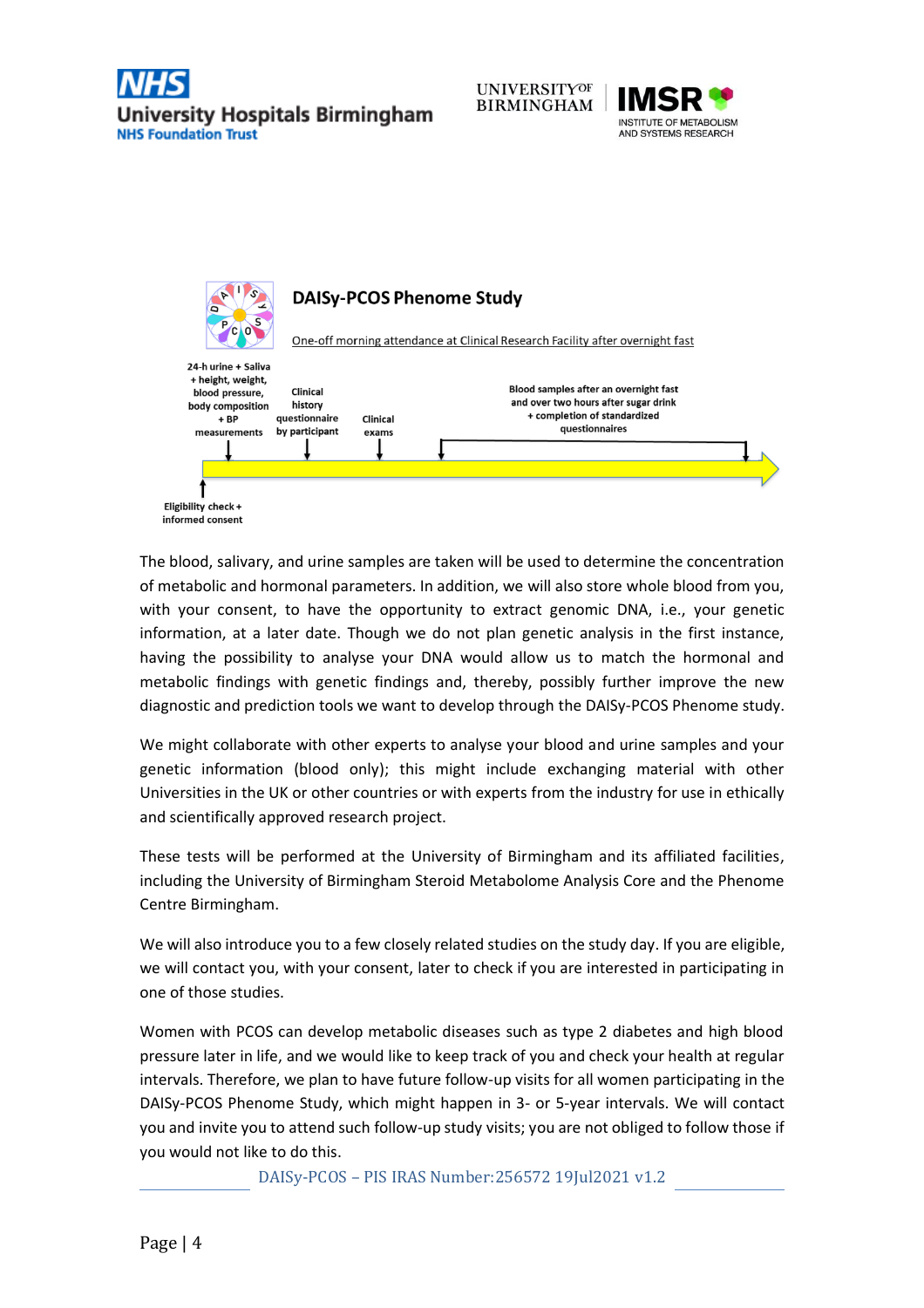



Referrals from GP or other Posters and other Healthcare professional advertisements Suspected polycystic ovary syndrome Age 18-70 years Not on treatment that interferes with steroid metabolism or metabolic function Not interested in participating **Routine NHS clinics** Interested in participating Electronic or written informed consent The DAISy-PCOS Diagnostic Clinic Written informed consent DAISy-PCOS Phenome Study • Clinical history Standardized questionnaires  $\bullet$ Height, weight, blood pressure, body composition  $\bullet$  $\bullet$ 24-h urine collection Saliva Blood samples after an overnight fast and over 2 hours after sugar drink  $\bullet$ Other PCOS-related research studies Follow-Up Visits for DAISy-PCOS Phenome Study

### *What are the possible disadvantages and risks of taking part?*

When taking blood samples: the blood sampling site might slightly bleed and bruise, there is a small risk of clotting and infection, but these will be minimised with good clinical practice and sterile techniques.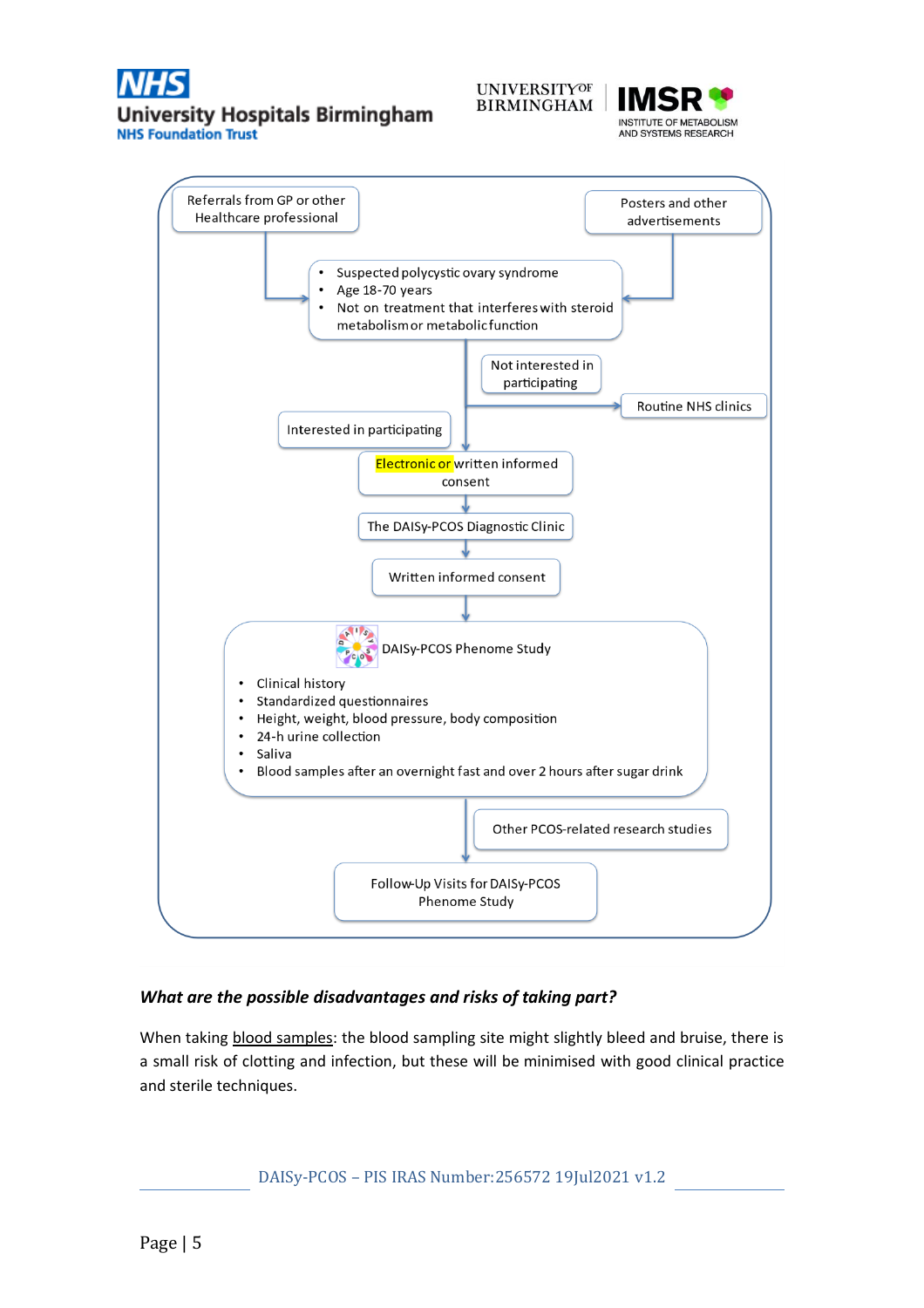





Blood volume taken would be a maximum of 88 mL, about 15 teaspoons (depending on the need for the oral glucose tolerance test). It is safe to lose this relatively small amount of blood during the study, and there are no adverse effects to expect from this procedure.

# *What are the possible benefits of taking part?*

Although this study might not benefit you directly, the measurements taken during the study are part of "metabolic workup". In the long term, we hope that the information obtained from this study will lead to better understanding, diagnosis and management of PCOS. Any blood/urine results that come back out of the normal range will be sent to your GP and managed accordingly.

## *What if something goes wrong?*

It is unlikely that something will go wrong, as this observational study does not involve any invasive intervention except for taking blood samples. If you are harmed, and this is due to someone's negligence, then you may have grounds for legal action for compensation against the sponsor of the trial, the University of Birmingham, or the NHS Trust, but you may have to pay your legal costs. NHS Trusts have a duty of care to patients treated, whether the patient is taking part in clinical research and the standard NHS complaints mechanisms will still be available to you (if appropriate).

Suppose you decide to complain about any aspect of the study at any point of the study. In that case, you can either contact the study investigators directly or contact the Patient Advice and Liason Service (PALS) at the Queen Elizabeth Hospital. PALS is located on Level 0 inside the main entrance of the Queen Elizabeth Hospital Birmingham. It is located to the left of the Information Desk, heading towards the Outpatients Department (opposite the Outpatient Pharmacy). Portal: [https://www.uhb.nhs.uk/pals.htm;](https://www.uhb.nhs.uk/pals.htm) E-mail: [PALS@uhb.nhs.uk](mailto:PALS@uhb.nhs.uk) or phone 0121 371 3280.

Alternatively, the point of contact for such instances would be the University of Birmingham Research Governance (Phone: 0121 415 8011, email: [researchgovernance@contacts.bham.ac.uk\)](mailto:researchgovernance@contacts.bham.ac.uk), as the University of Birmingham is the Sponsor of the DAISy-PCOS Phenome Study.

### *What will happen to my data?*

Personal data obtained from you during the study will be kept strictly confidential, handled, and stored according to the General Data Protection and Data Protection Act 2018.

Questionnaire data will be securely stored in a cloud-based electronic database which will be password secured and encrypted. This system is built on many years of experience from the team involved. Participants will only be identified using their unique participant number and year of birth.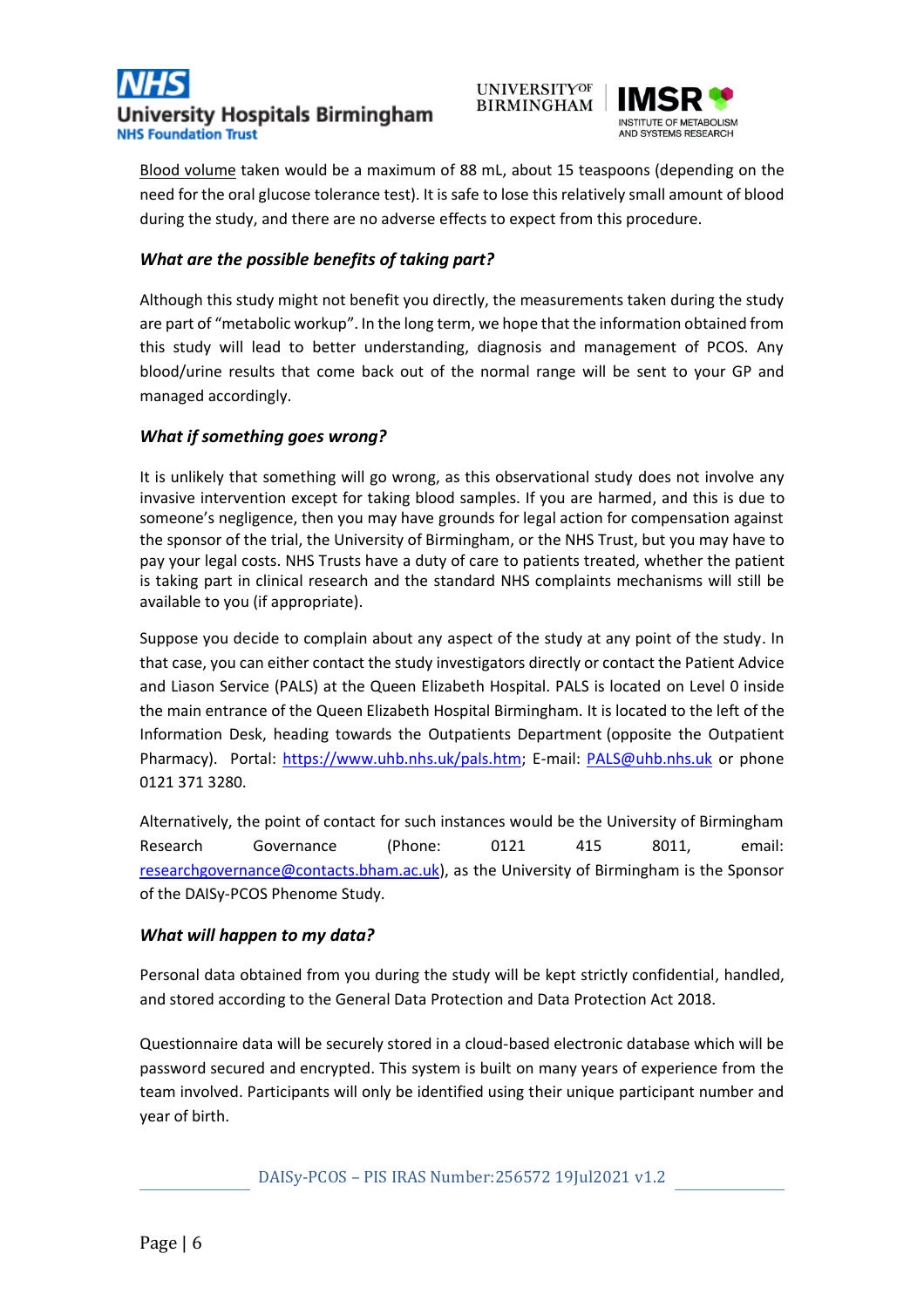





Access to and use of the data will require authentication (password-based) and authorisation capabilities, respecting the data-sharing requirements of the partners involved. The default rule is that access is not granted to clinicians/researchers unless explicitly authorised by the study's Chief Investigator. All-access to and use of the system will be audited through log files that are automatically generated.

With your consent, samples you have given and the research data gathered will be stored for ten years by Professor Wiebke Arlt at IMSR for possible use in future ethically approved projects. No personal data will be kept or transmitted outside of the Queen Elizabeth Hospital Birmingham to use my samples for storage and future research.

If you consent to it, the researchers involved in DAISy-PCOS may, in the future, access electronic data from your central NHS records, for example, through NHS Digital. This will give researchers information routinely collected during your visits to your GP and hospital and let us find out about your health after the study has ended without contacting you further. To do this, we would send your name, gender, date of birth and NHS number with any request for information.

The system's security is governed by the policies of the University of Birmingham. The University's Data Protection Policy and the Conditions of Use of Computing and Network Facilities set out the security arrangements under which sensitive data should be processed and stored. All studies at UoB must be registered with the Data Protection Officer and data held by the General Data Protection Regulation and Data Protection Act 2018. The University have a designated Data Protection Officer, Mrs Carolyn Pike, OBE in Legal Services. The Study Centre has arrangements for the secure storage and processing of the study data that comply with UoB policies.

Data will be stored for at least 20 years. The University of Birmingham has standard hard copy and computer database legacy archiving processes. Archiving will be authorised by the University of Birmingham following submission of the end of the trial report. If you withdraw from the project, we will keep the information we have already obtained but, to safeguard your rights, we will use the minimum personally-identifiable information possible.

Your rights about your data. You might have the following rights in respect of your data:

- The right to access your data (often referred to as Subject Access Request)
- The right to rectification of inaccuracies in your data
- The right to erasure your information (in certain circumstances)
- The right to restrict processing of your data (in certain circumstances)
- The right to object to the processing of your data (in certain circumstances)

The right to ask for your data to be transferred electronically to a third party. However, your rights to access, change or move your information are limited, as we need to manage your data in specific ways for the research to be reliable and accurate. If you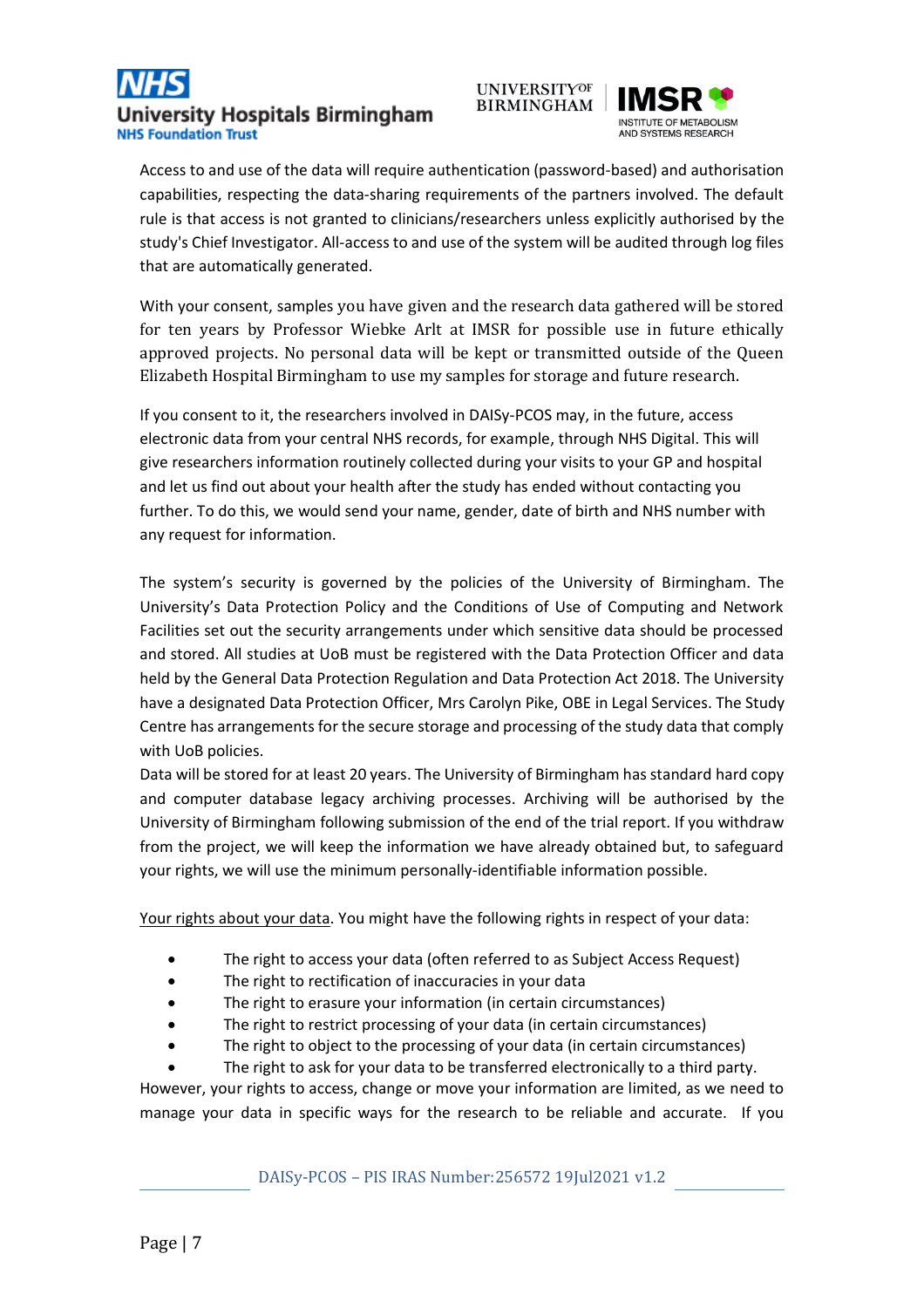



withdraw from the project, we will keep the samples we have already obtained but, to safeguard your rights, we will delete all your personally identifiable information.

If you would like more information on your rights, would like to exercise any right or have any queries relating to our processing of your data, please contact:

The Information Compliance Manager, Legal Services, The University of Birmingham, Edgbaston, Birmingham B15 2TT Email: [dataprotection@contacts.bham.ac.uk](mailto:dataprotection@contacts.bham.ac.uk) Telephone: +44 (0)121 414 3916

If you wish to make a complaint about how your data has been processed, don't hesitate to contact our Data Protection Officer.

Nicola Cardenas Blanco, The Data Protection Officer, Legal Services, The University of Birmingham, Edgbaston, Birmingham B15 2TT Email: [dataprotection@contacts.bham.ac.uk](mailto:dataprotection@contacts.bham.ac.uk) Telephone: +44 (0)121 414 3916

You also have a right to complain to the Information Commissioner's Office (ICO) about how we process your data. You can make a complaint using the ICO's website.

### *Will my involvement in this study be kept confidential?*

Yes. Participants will always be identified using their unique study identification number, date of birth, and initials. The study team will maintain the confidentiality of all participant data and will not disclose information by which participants may be identified to any third party. This is except for those directly involved in the participant's treatment and regulatory organisations for which the participant has given explicit consent for data to be shared across. We will also notify your GP that you intend to participate in this study with your permission.

### *What will happen to the results of the research study?*

We will notify you when the study results are published. They will be given to the participants by using a participant newsletter, the information provided by collaborating patient charities, and the trial website.

#### *Who is funding the study? Who has reviewed the study?*

The Wellcome Trust funds the study as part of a Wellcome Trust Investigator Award in Science to the Chief Investigator, Professor Wiebke Arlt. The University of Birmingham acts as the sponsor of the study. The study has been reviewed and approved by 19/WM/0110**.**

We have also discussed the study design with ten patients with PCOS and a group of women with PCOS who will also be giving ongoing feedback about this research.

#### *Expenses and Payments*